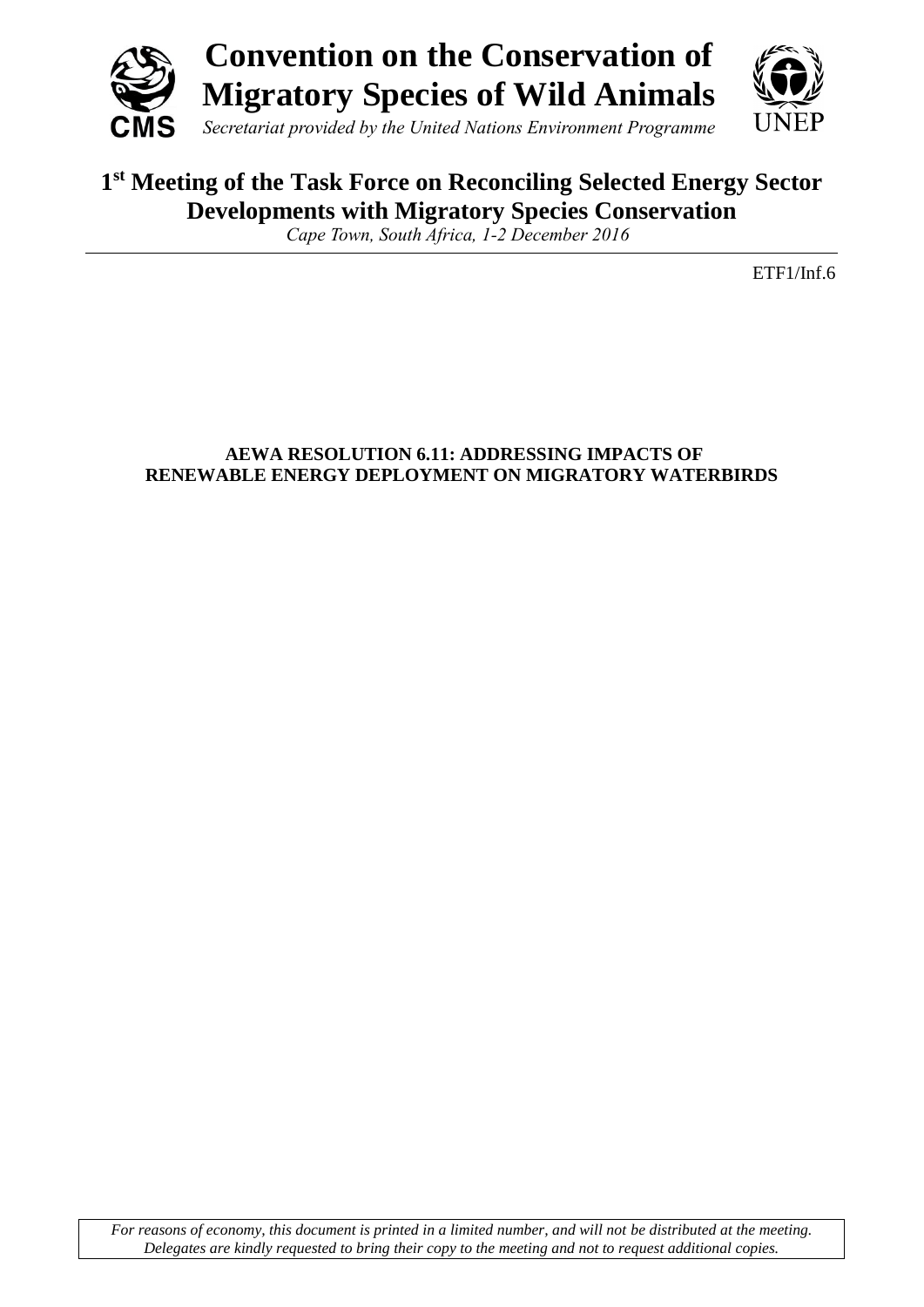

*AGREEMENT ON THE CONSERVATION OF AFRICAN-EURASIAN MIGRATORY WATERBIRDS*



**6 th SESSION OF THE MEETING OF THE PARTIES**

*9-14 November 2015, Bonn, Germany*

*"Making flyway conservation happen"*

# RESOLUTION 6.11

### **ADDRESSING IMPACTS OF RENEWABLE ENERGY DEPLOYMENT ON MIGRATORY WATERBIRDS**

*Recognising* the importance to society of an adequate and stable energy supply and that renewable energy sources can significantly contribute to achieving this, and *aware* that renewable power generation, especially from wind energy, large solar panel power stations and biomass production, is projected by the International Renewable Energy Agency (IRENA) to increase four- to six-fold by 2030,

*Recognising also* that increased use of technologies to exploit renewable energy may potentially affect migratory waterbird species listed by AEWA, and *concerned* about the cumulative effects of such technology on the movement of migratory waterbirds, their ability to utilize critical staging areas, the loss and fragmentation of their habitats, and mortality from collisions with infrastructural developments,

*Recalling* Article III 2(e) of the Agreement in accordance with which Parties shall, *inter alia*, "*investigate problems that are posed or are likely to be posed by human activities and endeavour to implement remedial measures*" and *noting* the relevance of this obligation to renewable energy developments, especially given that adverse impacts of renewable energy technologies can be substantially minimised through careful site selection and planning, thorough Environmental Impact Assessments (EIAs), and good post-construction monitoring to learn from experience,

*Recalling also* previous decisions by AEWA and aware of those of the CMS and other MEAs, as well as of relevant guidelines, on reconciling renewable energy developments with the conservation of migratory species, in particular birds, including:

- AEWA Resolution 5.16 on '*Renewable Energy and Migratory Waterbirds*' which stressed the need to address or avoid adverse effects on migratory waterbirds and contains operational recommendations of relevance to many other migratory species;
- AEWA's '*Guidelines on How to Avoid, Minimize or Mitigate Impact of Infrastructural Developments and Related Disturbance Affecting Waterbirds*' (Conservation Guidelines no. 11);
- CMS Resolution 7.5 on '*Wind Turbines and Migratory Species*';
- CMS Resolution 10.19 on '*Migratory Species Conservation in the Light of Climate Change*';
- Bern Convention Recommendation No. 109 on minimising adverse effects of wind power generation on wildlife and the guidance of 2003 on environmental assessment criteria and site selection issues related to wind-farming as well as the best practice guidance on integrated wind farm planning and impact assessment presented to the 33<sup>rd</sup> Meeting of the Bern Convention Standing Committee in 2013;
- Ramsar Resolution XI.10 '*Guidance for Addressing the Implications for Wetlands of Policies, Plans and Activities in the Energy Sector*';
- SBSTTA 16 Recommendation XVI/9 '*Technical and Regulatory Matters on Geoengineering in Relation to the Convention on Biological Diversity*'; and
- Guidance on wind and solar energy, developed in the framework of the BirdLife International UNDP/GEF Migratory Soaring Bird project;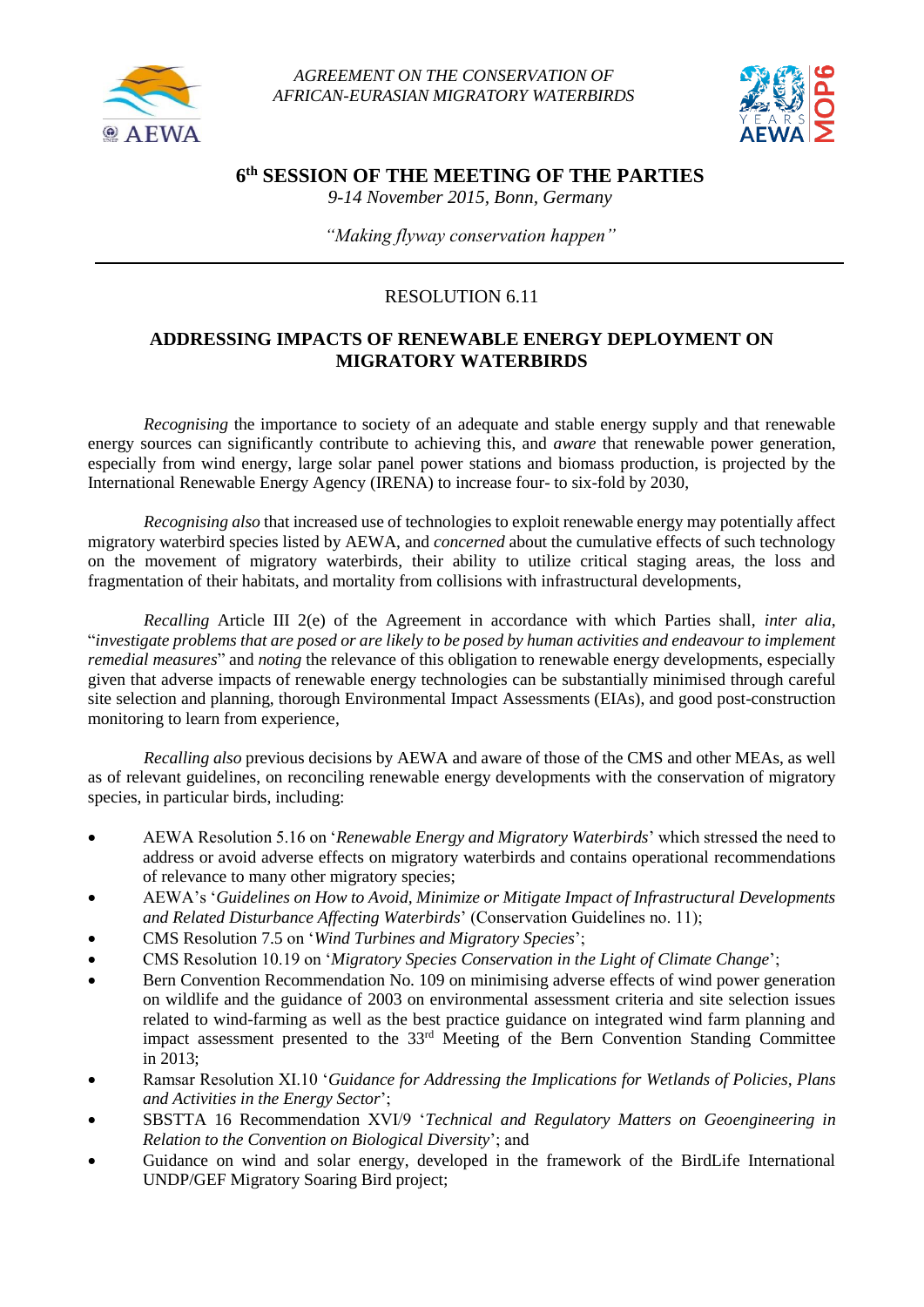and *recognising* the need for closer cooperation and synergetic implementation amongst the CMS Family, other MEAs and relevant national and international stakeholders of decisions and guidelines to reconcile energy sector developments with migratory species conservation needs,

*Acknowledging* the critical need for liaison, communication and strategic planning to be jointly undertaken by the government authorities responsible for environmental protection and energy development respectively, to avoid or mitigate negative consequences for migratory and other species and their habitats,

*Taking note* of document AEWA/MOP 6.38: '*Renewable Energy Technology Deployment and Migratory Species: an Overview*', which summarizes knowledge of actual and possible effects of renewable energy installations on migratory waterbirds amongst other migratory species, *noting* its conclusion that relatively few scientific studies are available on the short-term, long-term and cumulative impacts of renewable energy technologies, and *acknowledging* the urgent need for further research on the impact on migratory species of renewable energy technologies particularly in relation to ocean and solar energy,

*Noting also* that document AEWA/MOP 6.38 highlights the urgent need to collect data on the distribution of migratory waterbirds amongst other migratory species, their population size and migration routes as an essential part of any strategic planning and impact assessment, prior to and/or during the planning phase of development of renewable energy deployments, and also stresses the need to monitor regularly mortality arising from those developments,

*Recognising* that '*Renewable Energy Technologies and Migratory Species: Guidelines for Sustainable Deployment*' (document AEWA/MOP 6.37) adopted by Resolution 6.5 is of high relevance for the implementation of the Agreement while *noting* that this is the first version of the Guidelines, as adopted also by the CMS COP11, which is aimed to be reviewed in consultation with IRENA, so as to deliver a second version of the Guidelines to a future CMS COP and AEWA MOP,

*Recalling* past AEWA decisions and adopted guidelines and other relevant international decisions and guidance with regard to mitigating the specific impacts of power lines on birds, including:

- AEWA Resolution 5.11 '*Power Lines and Migratory Waterbirds*';
- CMS Resolution 10.11 on '*Power Lines and Migratory Birds*';
- '*Guidelines on How to Avoid or Mitigate the Impact of Electricity Power Grids on Migratory Birds in the African-Eurasian Region*' adopted by CMS COP10, AEWA MOP5 and the CMS Raptors MoU MOS1;
- Bern Convention Recommendation No. 110 on minimising adverse effects of above-ground electricity transmission facilities (power lines) on birds;
- The Budapest Declaration on bird protection and power lines adopted in 2011 by the Conference '*Power Lines and Bird Mortality in Europe*'; and
- Guidance on wind and solar energy, developed in the framework of the BirdLife International UNDP/GEF Migratory Soaring Bird project,

*Welcoming* the good cooperation and partnerships already established at both international and national levels between stakeholders including governments and their institutions, energy companies, nongovernment organisations (NGOs) and Secretariats of MEAs, and the concerted efforts made to address energy developments which conflict with species conservation,

*Taking note* of the CMS Resolution 11.27 on renewable energy and migratory species adopted by COP11 (4-9 November 2014, Quito, Ecuador),

*Acknowledging with thanks* the financial support of the Governments of Germany and Norway through the UNEP/CMS and UNEP/AEWA Secretariats, and of BirdLife International through the BirdLife UNDP/GEF Migratory Soaring Birds project towards the compilation of the report '*Renewable Energy Technology Deployment and Migratory Species: an Overview*' and the guidelines document *'Renewable Energy Technologies and Migratory Species: Guidelines for Sustainable Deployment'.*